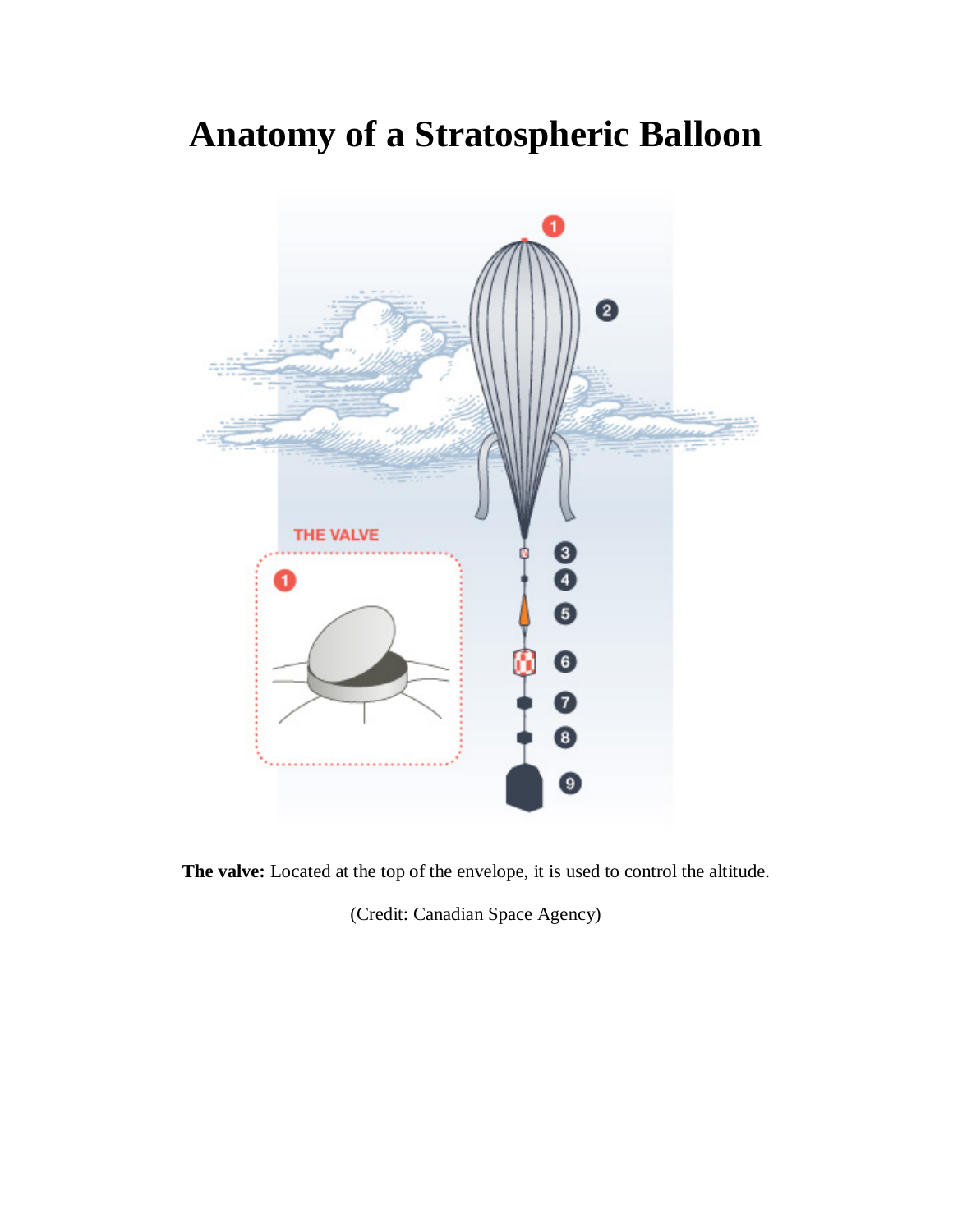

**The envelope:** At its ceiling altitude, the diameter of the envelope can be as wide as 120 meters (394 feet) for an estimated volume of 800,000 cubic meters (28,250,000 cu. ft.)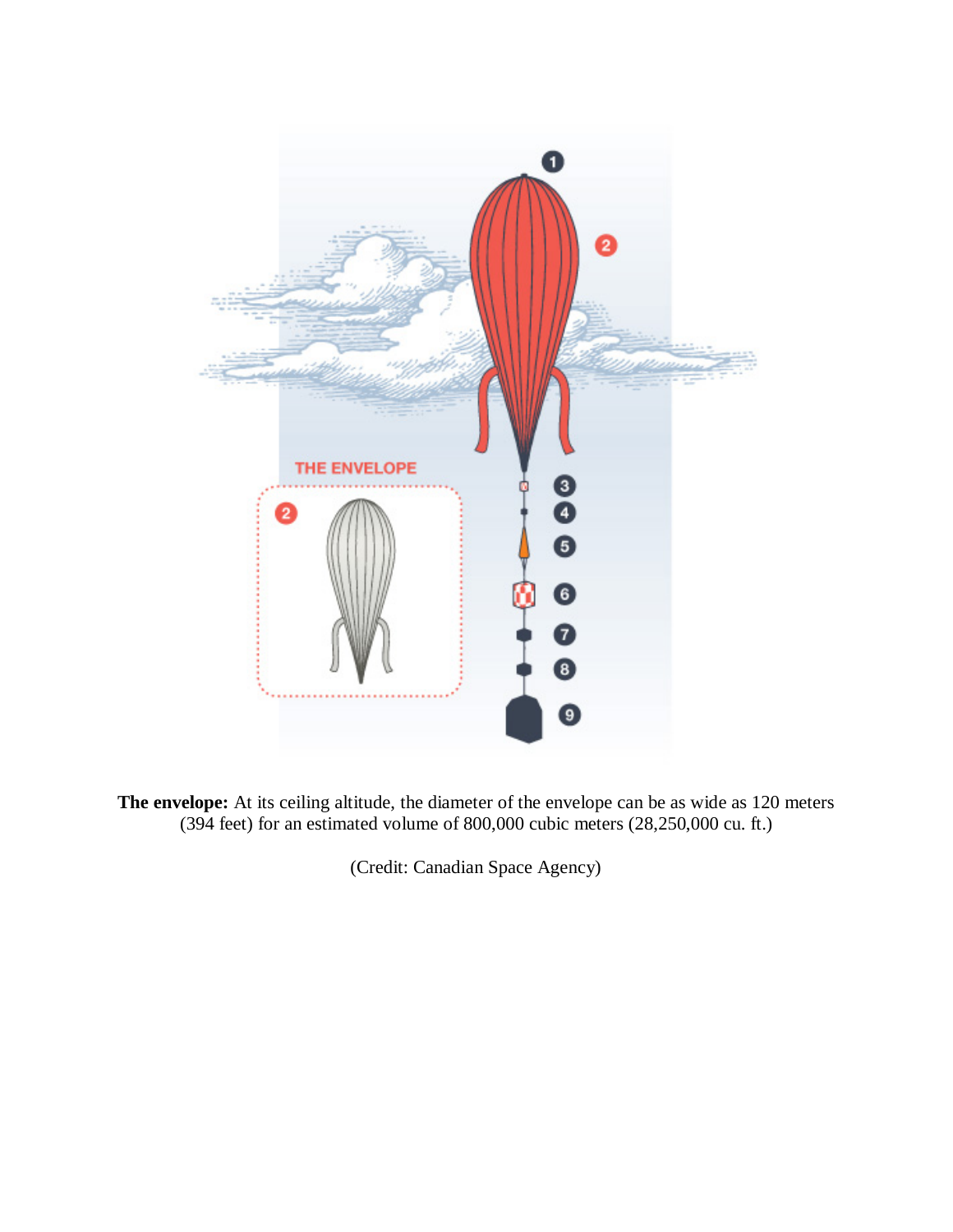

**The envelope gondola (NEV):** It contains a transponder, a GPS receiver and a beacon light. These items, required by air regulations, are used to locate the envelope at all times on its flight path, during ascent and descent.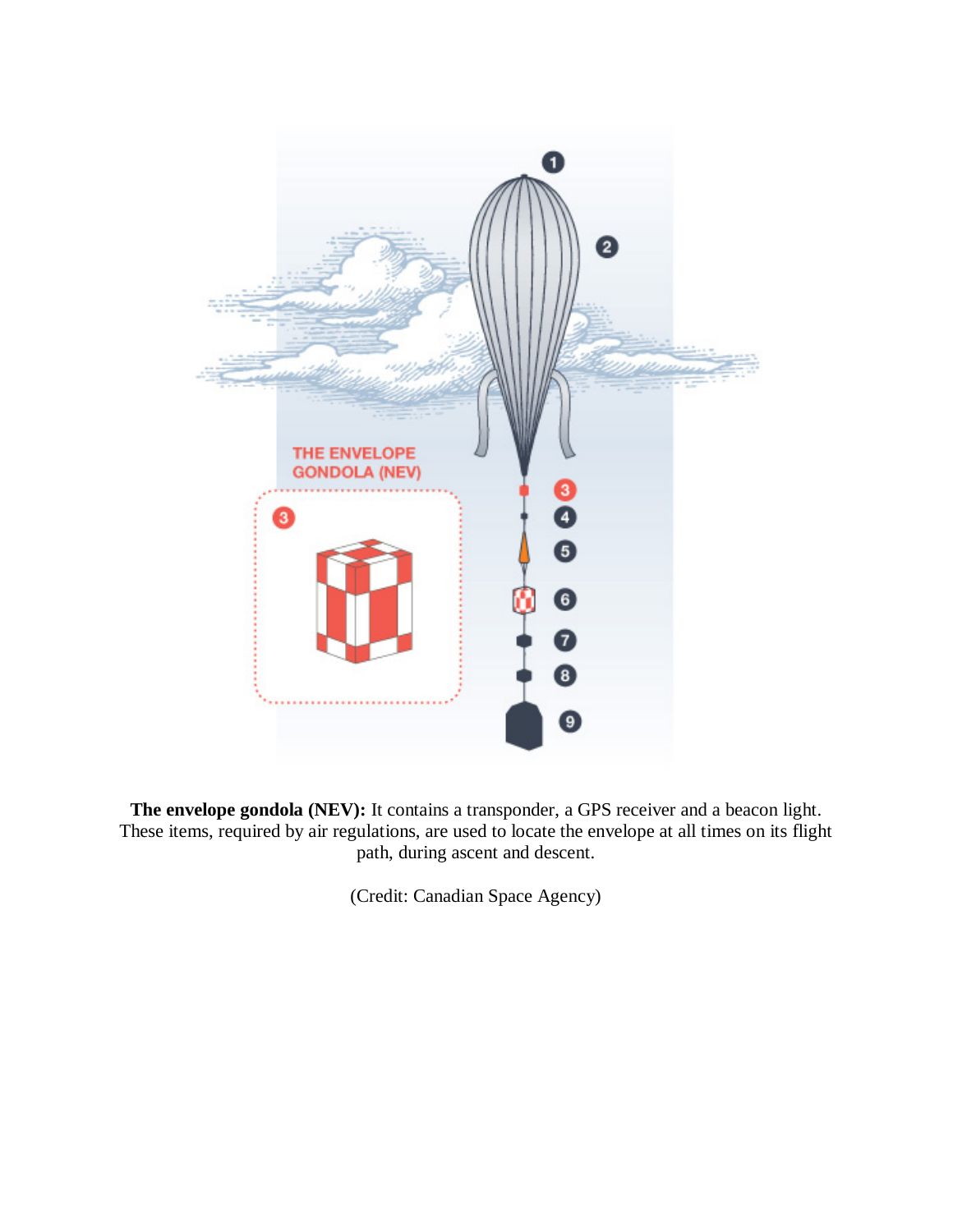

**The remote-controlled separator:** Commanded from the ground by the controller, it allows for the separation between the balloon and flight chain.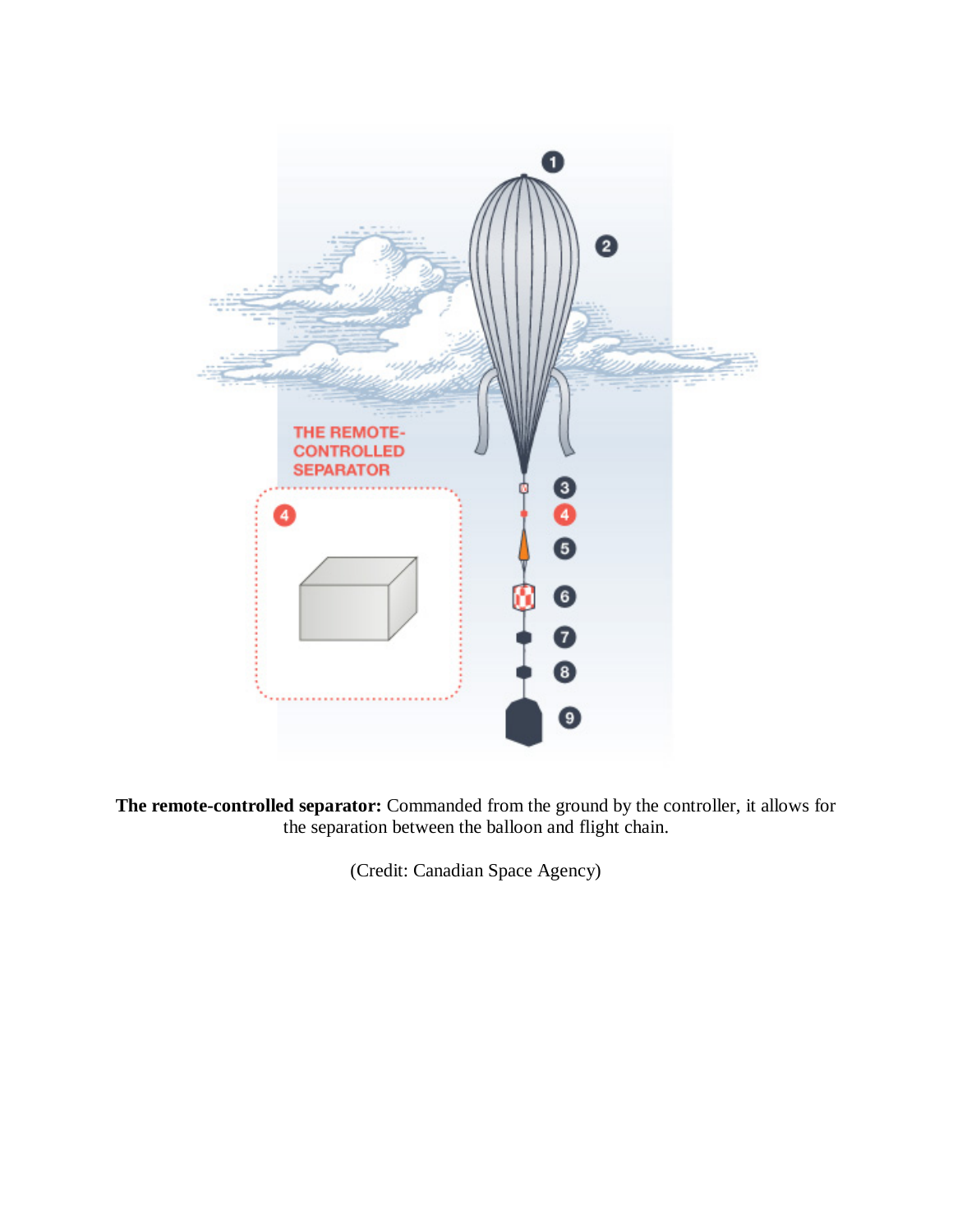

The parachute: With a length of 27 m (88.5 feet) when under tension in the flight chain, is used to bring the flight chain elements slowly down to the ground and thus avoiding breaking the flight hardware. Upon opening the parachute, the scientific gondola can undergo forces up to 10 g, i.e. ten (10) times Earth's gravitational acceleration.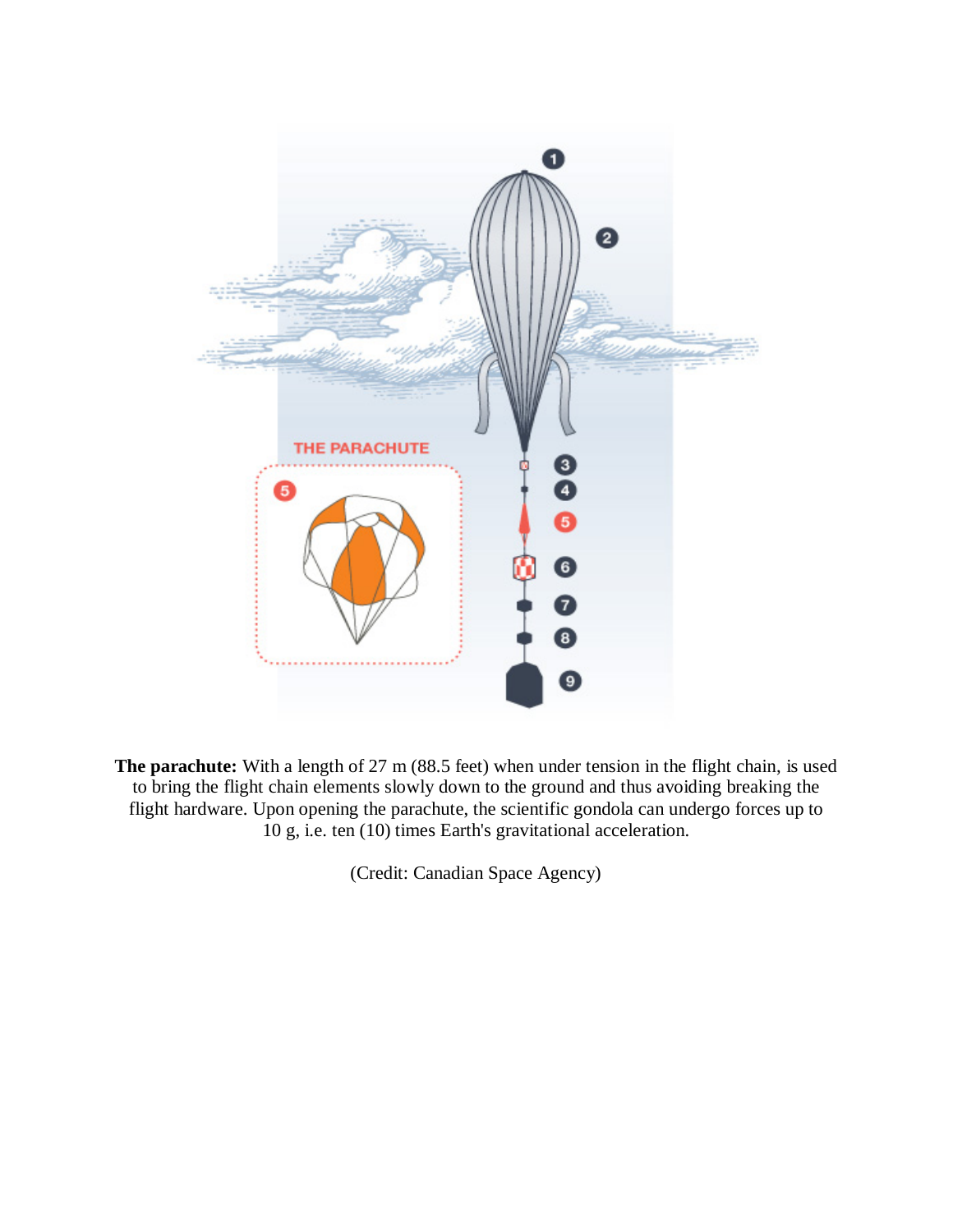

**The avionic gondola (NSO):** At the heart of the flight chain, it receives and transmits data between the flight segment and the ground segment and controls the balloon in flight. Also included in the NSO are the flight avionics such as the flight computers, the transponder and the ballast.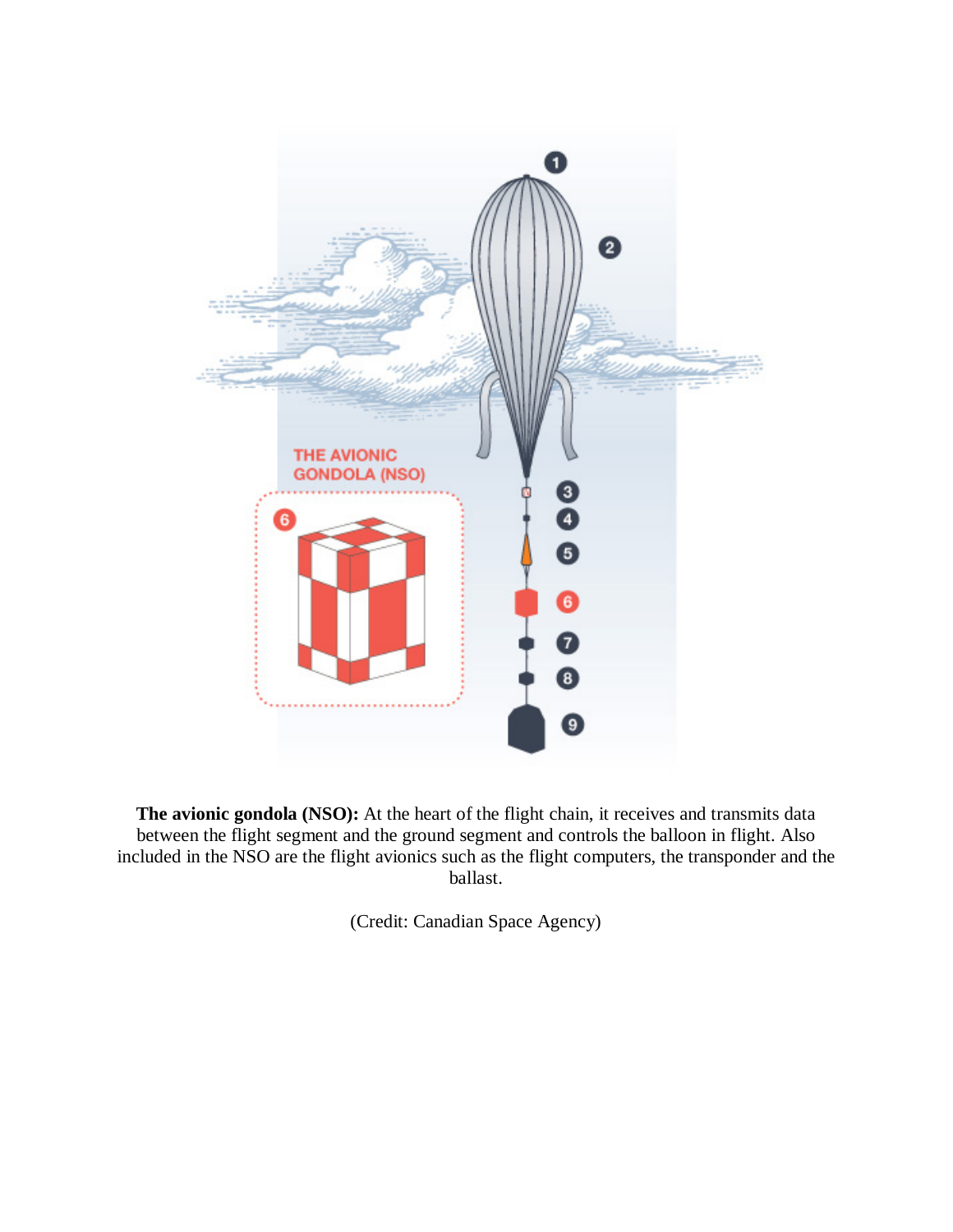

**The S band antenna gondola:** It is the radio link between the avionic gondola and the ground.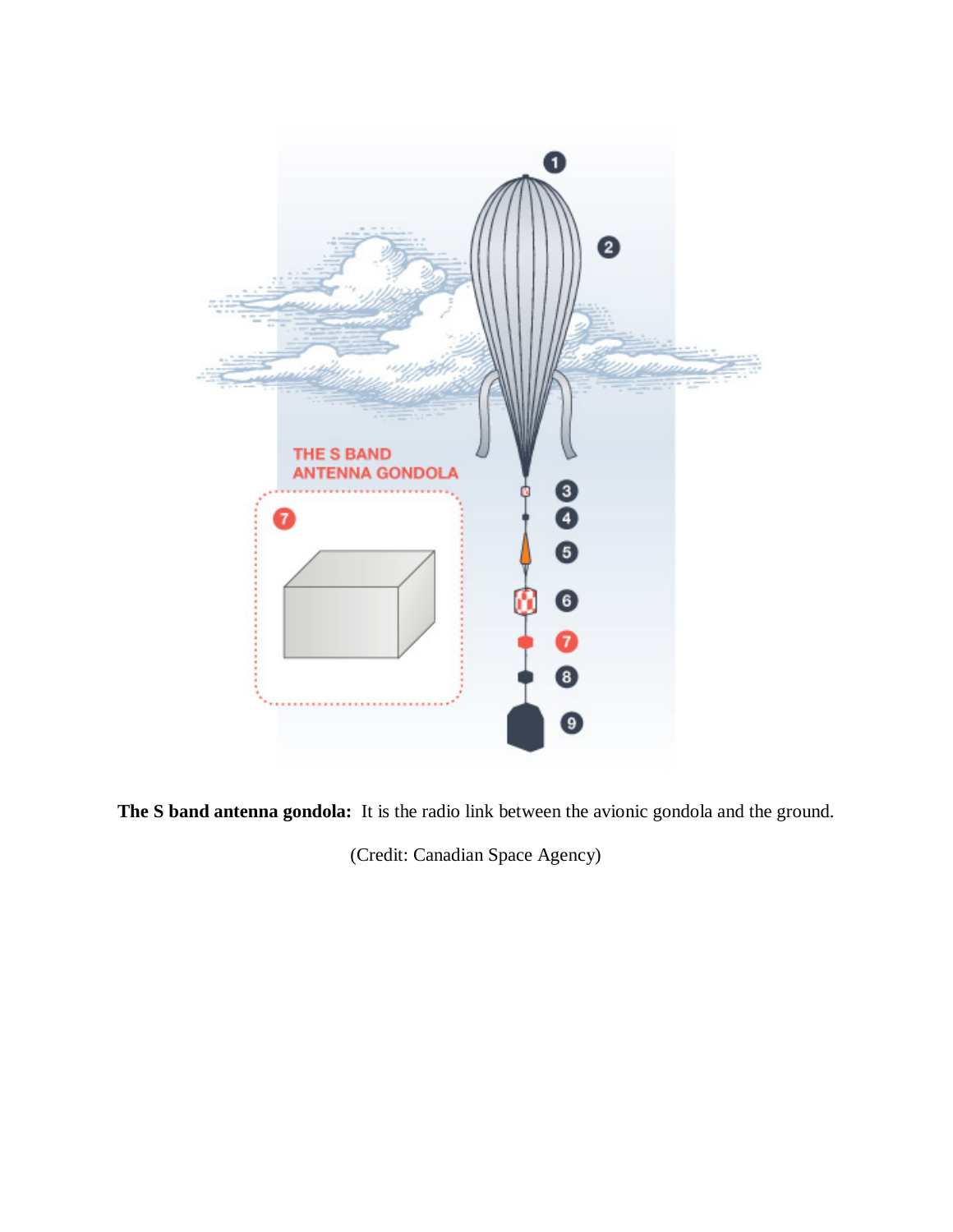

**The beacon light gondola:** It controls the beacon light to ensure that the balloon remains visible during night flights.